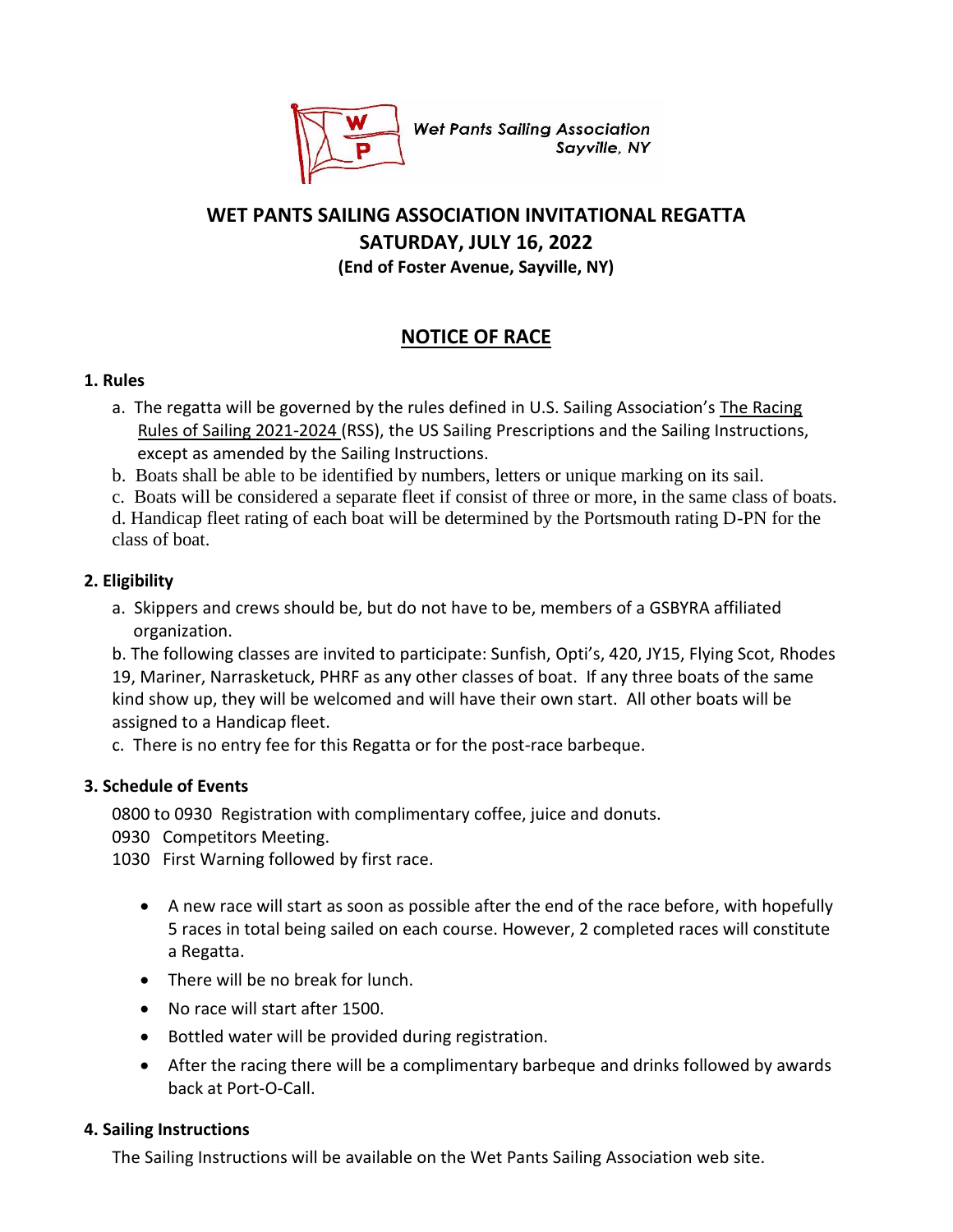Sailing Instructions will also be available at the registration table. Changes to the Sailing Instructions will be posted on the official Wet Pants Sailing Association Black Board in the main Room on the day of the Regatta. Verbal instructions may be given on the water as necessary from the Committee boat or an Official support boat.

#### **5. Schedule of Races**

Course "A"- 5 races will be scheduled - the completion of 2 races will constitute a Regatta. No race will start after 1500.

Course "B"- 5 races will be scheduled - the completion of 2 races will constitute a Regatta. No race will start after 1500 .

#### **6. Classes and Courses**

Sunfish, Opti's, JY15, and 420 boats and any similar class of boats will race on course "A". Flying Scot, Rhodes 19, Mariner, Narrasketuck, PHRF and any other class of boats will race on course "B".

Three boats of any one design class will have their own start. If less than three boats in any class are present, they shall sail in the Handicap fleet.

Courses "A" and "B" will be located south of the Port-O-Call dock and west of Brown's River. Course 2 Start - Windward - Leeward - Windward Finish. Course 3 Start - Windward - Jibe - Leeward - Windward Finish. Course 4 Start - Windward - Leeward - Windward - Leeward - Windward Finish. Course 5 Start - Windward - Jibe - Leeward - Windward - Leeward - Windward Finish. Course 6 Start - Windward - Jibe - Leeward - Windward - Jibe - Leeward - Windward Finish.

No later than the warning signal, the Race Committee will display the number of the designated course.

### **7. Protest and Requests for Redress**

A boat that is intending to protest about an incident within the racing area, shall notify the Race Committee as soon as the protesting boat finishes the race in which the foul or penalty occurred. They shall hail their intentions, including the sail number of the boat(s) being protested.

#### **8. Penalty System**

A 360 degree turn shall immediately serve to negate a foul or penalty during the race.

### **9. Scoring**

The Low-Point Scoring System will be used for this Regatta. We will attempt to get in five (5) races on each course, however, the completion of two (2) races will constitute a Regatta. When five (5) races have been completed, a boat's score will be the total of her race scores excluding her worst score.

Final Scoring for all fleets will be given to the GSBYRA Official Scorer to determine GSBYRA Club and Individual Season trophies.